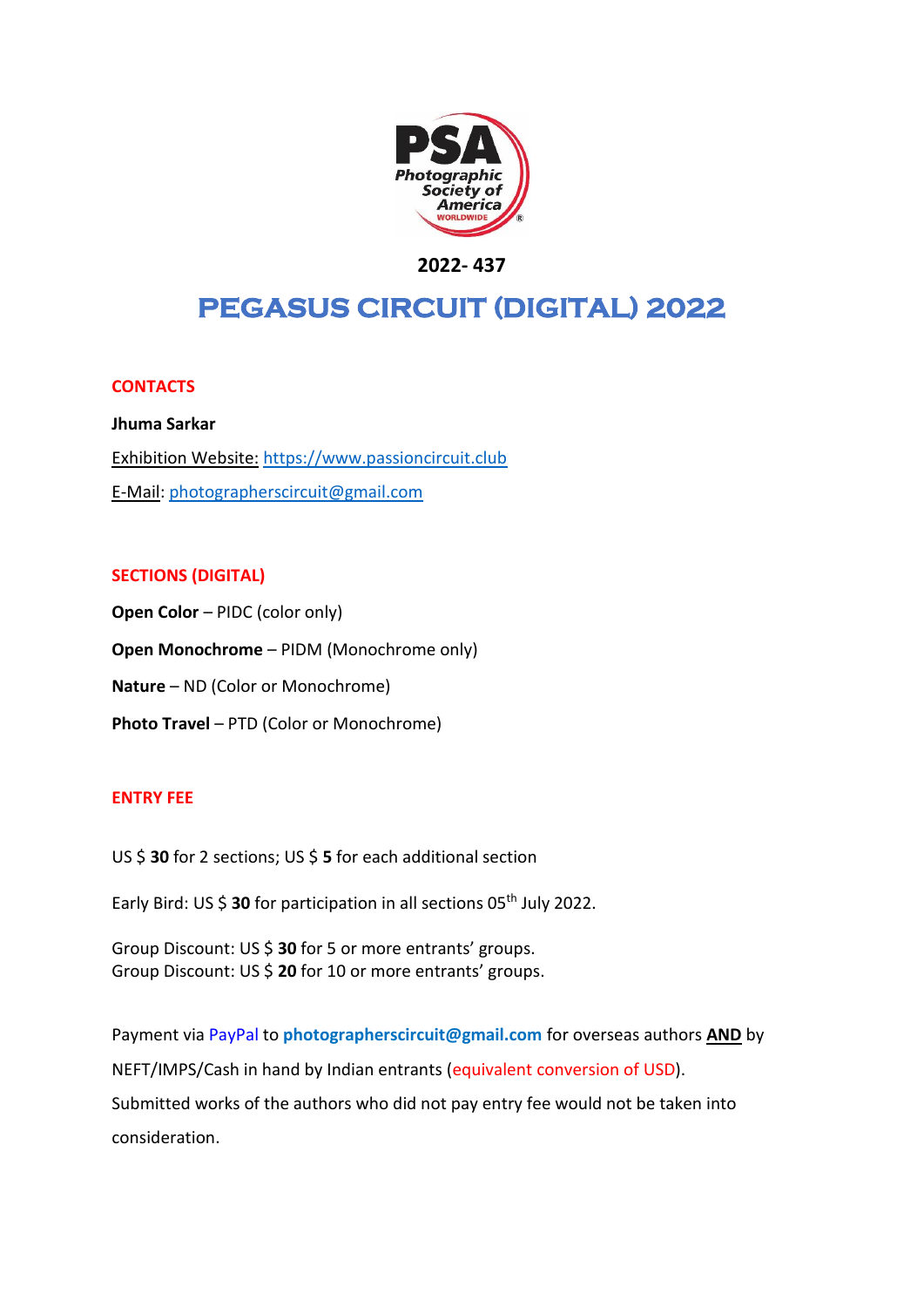#### **CALENDAR**

| <b>Closing Date:</b>       | 03rd August 2022               |
|----------------------------|--------------------------------|
| All Judging completed by:  | 24 <sup>th</sup> August 2022   |
| Notification sent by:      | 07th September 2022            |
| EDAS submitted by:         | 23rd September 2022            |
| Awards mailed by:          | 09 <sup>th</sup> November 2022 |
| On-line Gallery posted by: | 09 <sup>th</sup> November 2022 |
| Catalogs posted by:        | 09 <sup>th</sup> November 2022 |

#### **JUDGES**

**SALON 1** (*each judge shall judge all sections*) 1. Francis Nicoll, GMPSA, MFIAP, ESFIAP (Belgium) 2. Mathieu De Bosscher, EPSA (Belgium) 3. Vincent Cochain, EFIAP/s, EPSA (Belgium)

# **SALON 2** (*each judge shall judge all sections*)

1. Elena McTighe, HonFPSA, MPSA, HonFPSNY (USA)

- 2. Ken Murphy, APSA, MPSA, EFIAP (USA)
- 3. Lilian Roberts, EPSA (USA)

#### **SALON 3** (*each judge shall judge all sections*)

- 1. Buket Ozatay, EPSA, EFIAP/d2 (Cyprus)
- 2. Teodor Radu Pantea, EFIAP/s (Romania)
- 3. Adela Lia Rusu, EPSA, EFIAP/p (Romania)

**SALON 4** (*each judge shall judge all sections*)

- 1. Amitabha Sil, EPSA, EFIAP (India)
- 2. Asok Sengupta, EPSA, EFIAP (India)
- 3. Kalyan Bhattacharya, PPSA, EFIAP (India)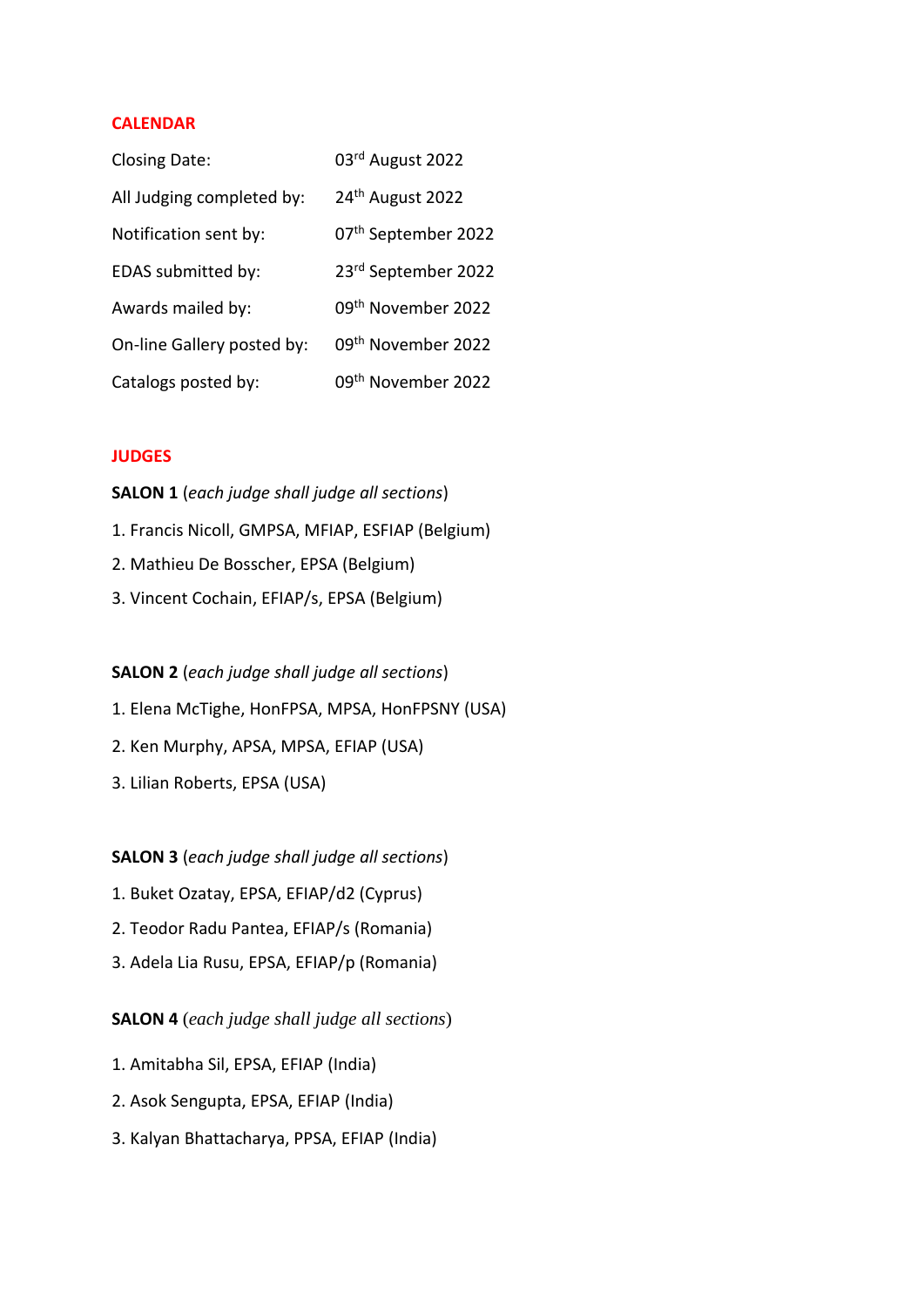#### **AWARDS**

- 1 x PSA Gold (For Each Section)
- 1 x Passion Medal (For Each Section)
- 3 x Certificate of Merit (For Each Section)
- 3 x Jury Choice (For Each Section)
- 1 x Chairman Choice (For Each Section)
- 1 Best Entrant of the Circuit
- 1 Best Club/Group Trophy for the Circuit

Note: Certificate of Merit, Jury Choice and Chairman Choice will be in the form of electronic certificates in PDF format can be downloaded from exhibition website on/or before the date of award despatch.

To be eligible for Best Club/Group Trophy, minimum 10 participants from a club/group must participate and pay their entry fees.

Authors' may win more than one award in each section. Authors may be requested to share unedited version of submitted image(s). Non-Cooperation shall be reported to PSA.

Best Entrant will be judged on total number of acceptances. In case of tie, number of awards shall be counted. Again, in case of tie, Circuit Chairman shall take final decision.

#### **RESULT AND CATALOG**

Result notification shall be sent to entrants via email. Entrants can sign in to see their score cards.

On-line PDF Exhibition Catalog shall be available for download from exhibition website

#### **EXHIBITION REQUIREMENTS**

**IMAGE AND ENTRY REQUIREMENTS** This exhibition is open to anyone; however, an entry may be rejected when the Sponsor or the Exhibition Organizers, in their reasonable discretion, believes the entry does not conform to exhibition rules and these Conditions of Entry. Membership in any photographic organization is not required.

**Sanctions**: Entries will not be accepted from any entrant who is currently sanctioned by PSA. Entry fees are not refundable in these circumstances

#### **PSA Star Ratings**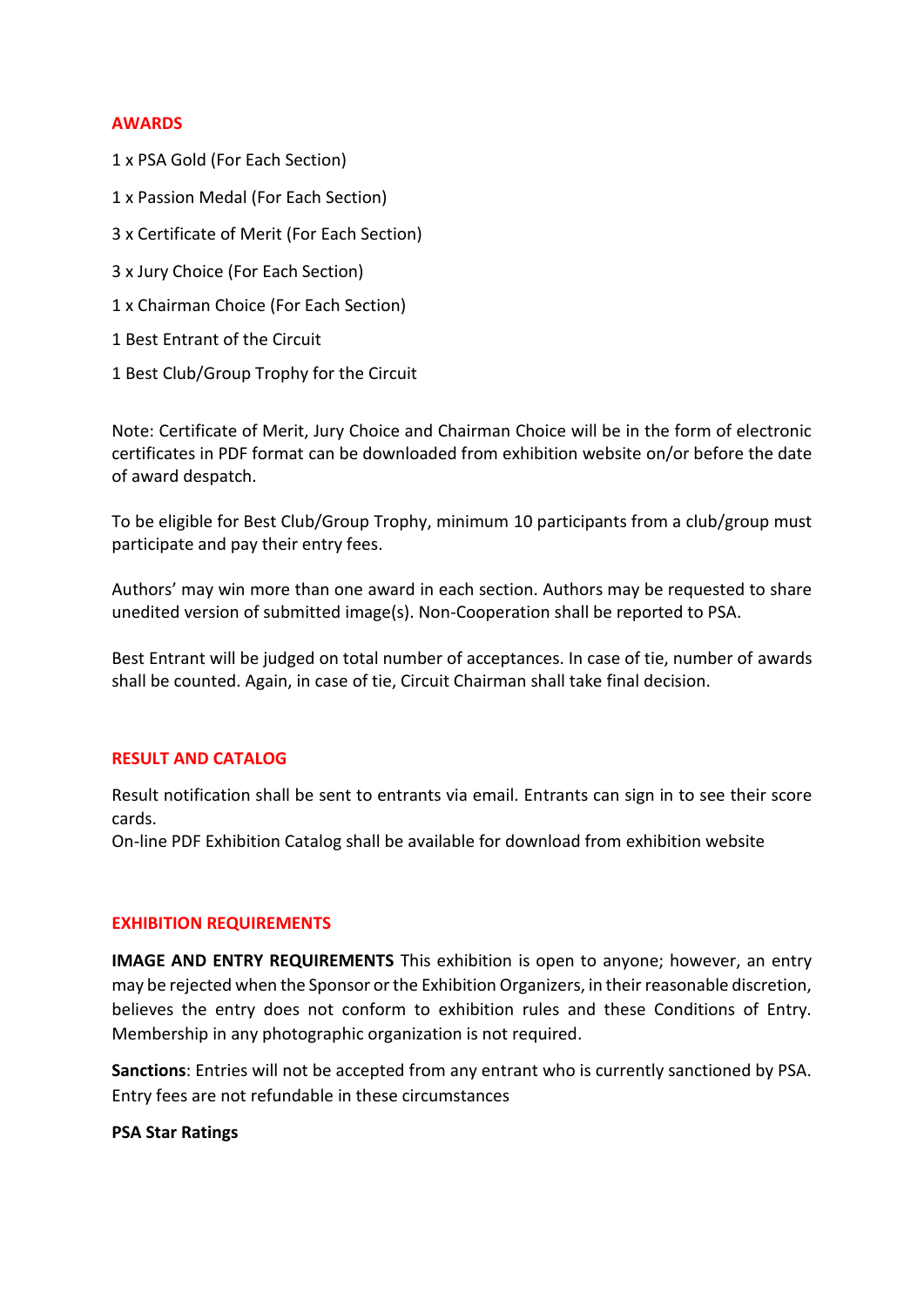To receive proper Star ratings credit from PSA, entrants must provide their names and country exactly the same in each exhibition. Aliases are not permitted. Please contact PSA in the event of name changes or relocating to another country. Using one's name differently in different exhibition exposes the entrant to the risk that many of their acceptances may not be recognized by PSA Star Ratings.

# **Image Creation**

Entries must originate as photographs (image-captures of objects via light sensitivity) made by the entrant on photographic emulsion or acquired digitally.

# **Certification**:

By virtue of submitting an image, the entrant certifies the work as his or her own. Images may not incorporate elements produced by anyone else (for example: clip art, images or art by others downloaded from the Internet). Aliases are not allowed.

# **Reproduction**

The entrant permits the sponsors to reproduce all or part of the entered material free of charge for publication and/or display in media related to the exhibition. This may include low resolution posting on a website. Note: Entrants who indicate that their images may not be reproduced or used "will not be eligible for awards" or inclusion in audio-visuals of the exhibition "and could be subject to disqualification" by the exhibition sponsors. The exhibition assumes no liability of any misuse of copyright

**Alteration and Computer Generation** Subject to Divisional restrictions (particularly Nature, Photo Travel, and Photojournalism) images may be altered, either electronically or otherwise, by the maker; adjustments to enhance images or creatively modify images are allowed providing the underlying photograph is retained in a way that is obvious to the viewer. Images may not be constructed entirely with a computer, and must be the sole work of the author

**Re-use of accepted images**: Any image that has been accepted in this exhibition, past or present, may not be entered again in the same Division Star Ratings Class any future instances of this exhibition. It may, of course, be entered in any other PSA recognised exhibitions but **must always have the same title**. **Re-titling in another language is not allowed.**

**Entry**: An Entry consists of, up to and including, four (4) images entered by a single entrant into the same Section. An entrant may only enter a specific Section once.

# **Titles**:

Each image must have a unique title **that is a description of the image**. That unique title must be used for entry of that image or of an identical Image into any and all PSA-Recognized exhibitions. Titles must be 35 characters or fewer. No titles may be visible to the judges, and nothing in the image may identify the maker. Titles may not include file extensions such as .jpg or .jpeg (or any other camera capture filenames such as IMG 471). Titles may not consist of personal identifiers possibly augmented by a number; or include words such as "untitled" or "no title". Titles may not consist solely of numbers unless those numbers are prominently contained within the image, such as a contestant number in a race.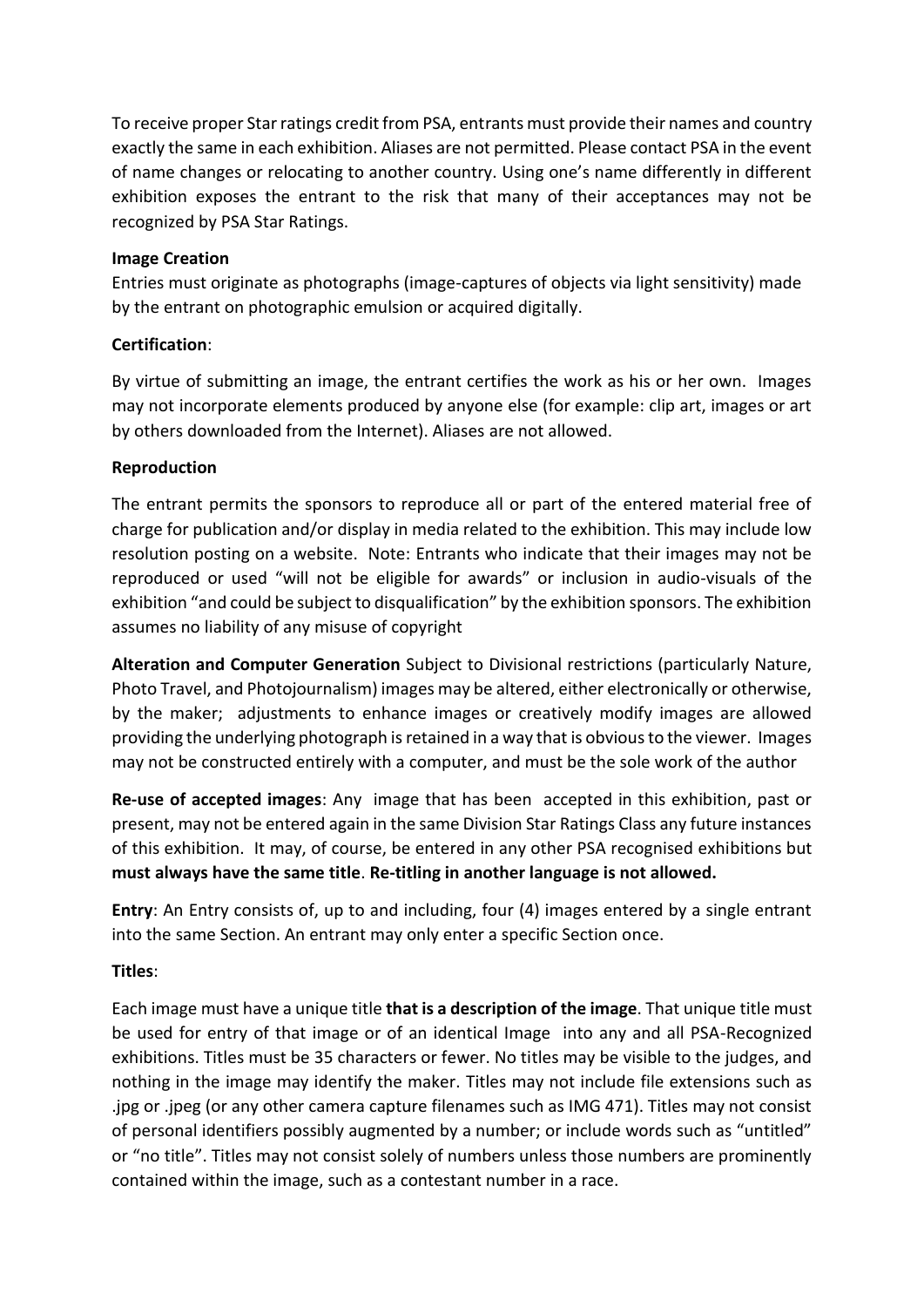#### **Color and Monochrome:**

Color and Monochrome images from the same capture that share substantial pictorial content in common will be considered the same image and must be given the same title.

#### **Image Submission:**

- a) Photos must be submitted in JPEG file format following instructions at **[https://www.passioncircuit.club](https://www.passioncircuit.club/)**. Title of each image cannot exceed 35 characters. Titles do not need to be translated to English but must be given in English characters.
- b) Maximum Horizontal length is 1920 pix. Maximum Vertical length is 1080 pix. In 300 dpi. Compression 7-12, maximum 2Mb.
- c) The exhibition software shall not resize images. Oversized images shall be rejected and the entrant required to resubmit their entry with properly sized images.

#### **Judging Guideline:**

The Exhibition will be conducted in accordance with the rules of the PSA

An entrant's images will not be presented to the judges consecutively. An entrant's four images will be distributed throughout four rounds of judging in that section.

Distribution of images will be in the same round order as submitted by the entrant.

#### **Judging Method:**

Judging is to take place **remotely (online)** by each jury member. Distribution of images shall be in the same round order as submitted by the entrant, but they shall not appear to the judges' consecutively. Remote judging will take place and all judges shall use their own Color calibrated equipment capable of displaying submitted images at 100% of the image resolution as per PSA Exhibition Standards 2022.

**Target Acceptance Range**: *29 – 35%* 

**Report Card Notification**: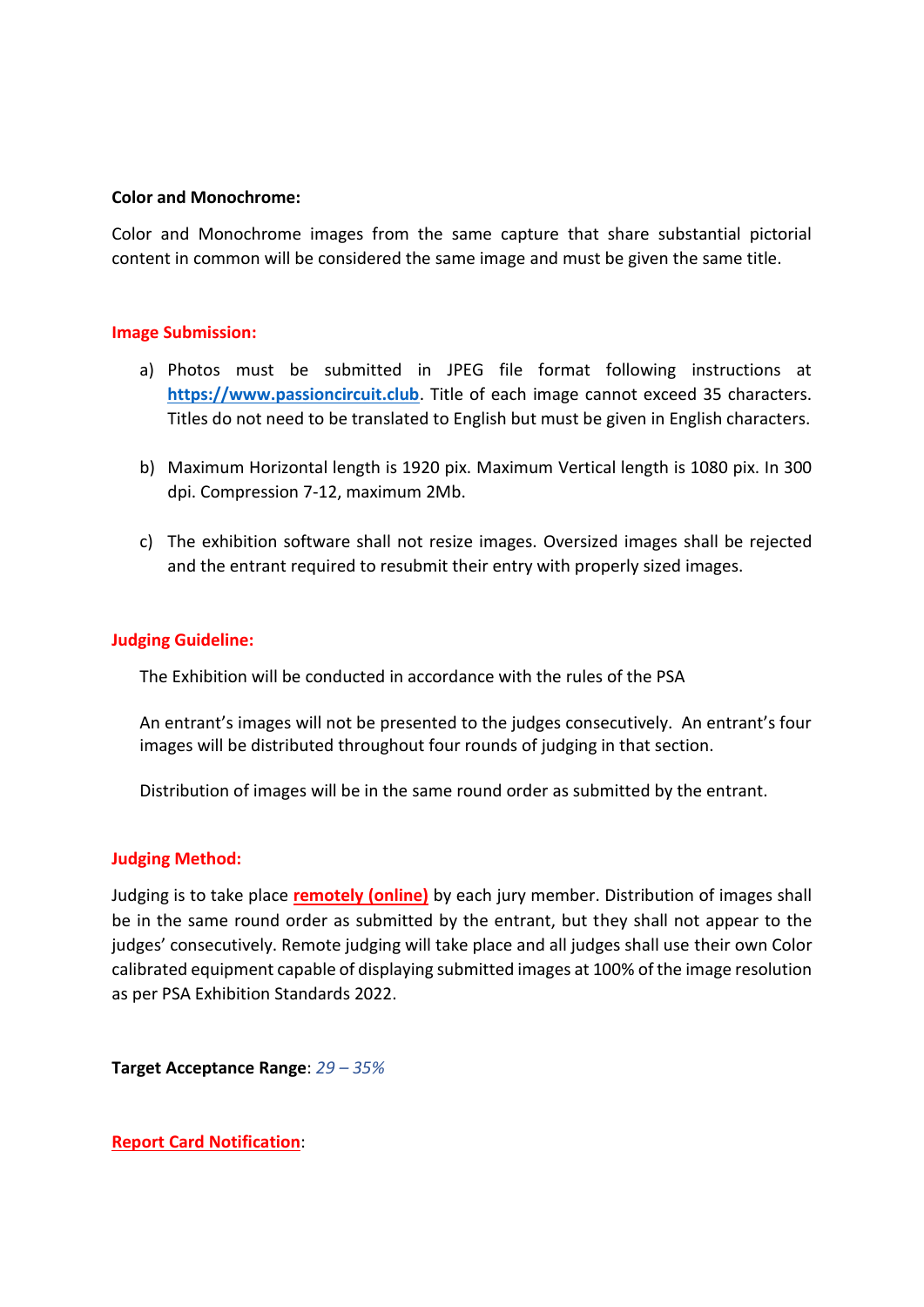All participants will receive report card notifications via e-mail. The results of the exhibition will also be published on the website.

#### **Protection of Entrants' Personal information**

#### **DATA PROTECTION**

By entering this exhibition, you are explicitly consenting to the personal details you have supplied, including email addresses, being held, processed and used by the exhibition organizers for purposes associated with this exhibition. You also explicitly consent to such information being sent to organizations that have accorded official recognition, patronage or accreditation to this exhibition. You acknowledge and accept that entering this exhibition means that the status and results of your entry may be made public.

#### **SUBJECT MATTER AND SECTION DEFINITIONS**

#### **Statement on Subject Matter applicable to all sections**

The fundamental rule that must be observed at all times and **applies to all sections** offered in exhibitions with FIAP patronage or PSA recognition is that **the welfare of living creatures is more important than any photograph**. This means that practices such as baiting of subjects with a living creature and removal of birds from nests, for the purpose of obtaining a photograph, are highly unethical, and such photographs are not allowed in any exhibition with FIAP patronage or PSA recognition. Under no circumstances may a living creature be placed in a situation where it will be killed, injured or stressed for the purpose of obtaining a photograph. This rule applies regardless of whether or not the creature being killed, injured or stressed is visible in the captured image.

There are also concerns about the use of aerial photography, drones, helicopters, low flying aircraft. These should not cause any interference with other individuals or animals which causes a disturbance in their normal activity or disrupt the way any individuals or animals interact with their environment.

Entry in this exhibition is conditional on accepting these policies. The content of images must comply with these General Conditions and with the Division and Section definitions listed in these conditions. Images that - in the sole opinion of the judges or the Exhibition Organizers - do not comply, will be disqualified so the entrant may be aware of the problem when considering entry into other exhibitions with FIAP patronage/PSA recognition.

Further details on the PSA's drone policy may be found at [https://psa](https://psa-photo.org/index.php?psa-policies%23drone)[photo.org/index.php?psa-policies#drone](https://psa-photo.org/index.php?psa-policies%23drone)

#### **DEFINITIONS**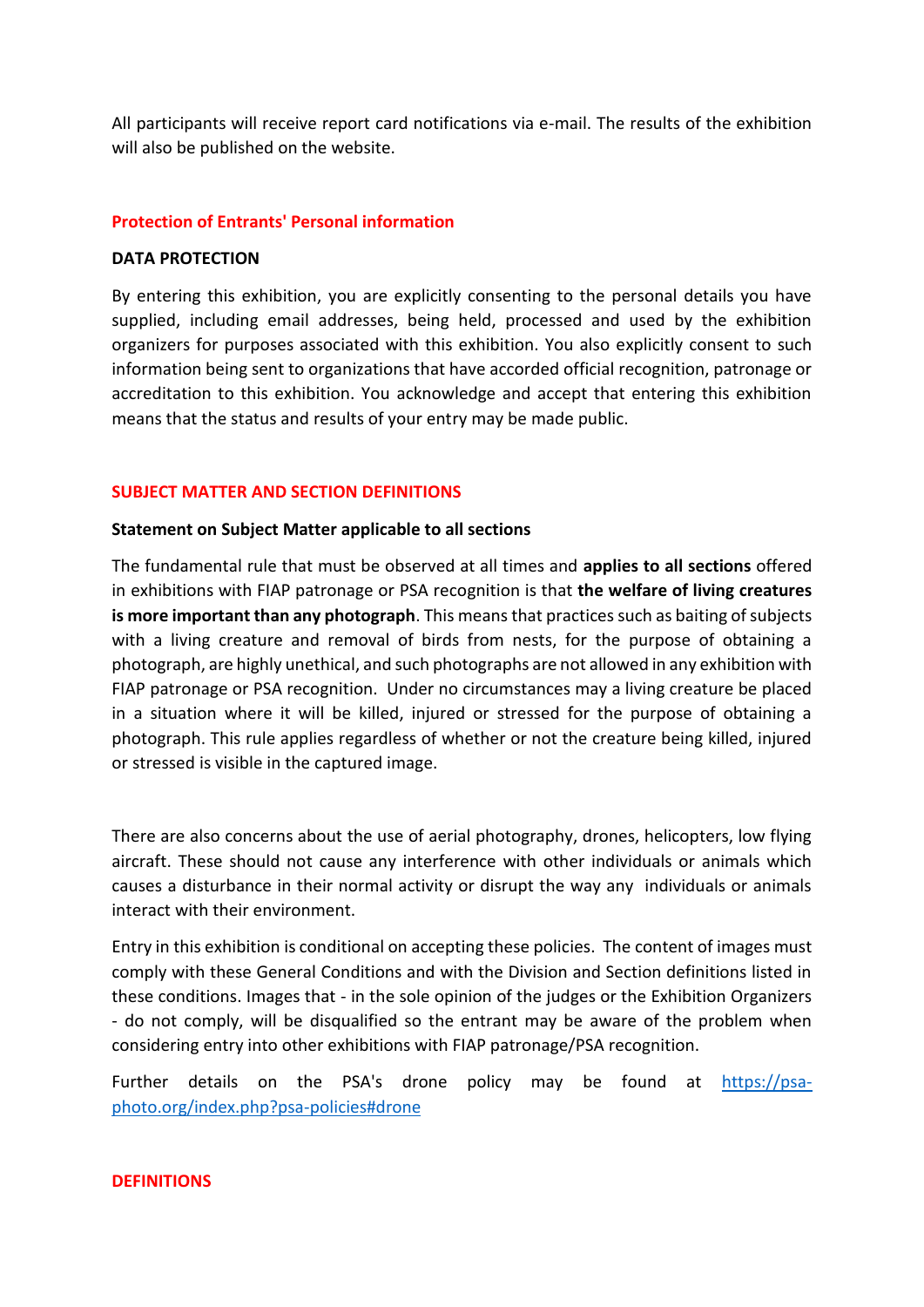#### **PSA Monochrome Definition**

An image is considered to be Monochrome only if it gives the impression of having no color (i.e. contains only shades of grey which can include pure black and pure white) OR it gives the impression of being a greyscale image that has been toned in one color across the entire image. (For example by Sepia, red, gold, etc.) A greyscale or multi-colored image modified or giving the impression of having been modified by partial toning, multi-toning or by the inclusion of spot coloring does not meet the definition of monochrome and shall be classified as a Color Work.

**Greyscale Monochrome** images may be entered for Nature, Photojournalism and Photo Travel but toned images are not permitted for these sections.

# **Monochrome images may not be entered in PIDC section**

#### **PSA/FIAP Nature Definition**

Nature photography records all branches of natural history except anthropology and archaeology. This includes all aspects of the physical world, both animate and inanimate, that have not been made or modified by humans.

Nature images must convey the truth of the scene that was photographed. A well-informed person should be able to identify the subject of the image and be satisfied that it has been presented honestly and that no unethical practices have been used to control the subject or capture the image. Images that directly or indirectly show any human activity that threatens the life or welfare of a living organism are not allowed.

The most important part of a Nature image is the nature story it tells. High technical standards are expected and the image must look natural. Adding a vignette or blurring the background during processing is not allowed.

Objects created by humans, and evidence of human activity, are allowed in Nature images only when they are a necessary part of the Nature story.

Photographs of human-created hybrid plants, cultivated plants, feral animals, domesticated animals, human-created hybrid animals and mounted or preserved zoological specimens are not allowed.

Images taken with subjects under controlled conditions, such as zoos, are allowed.

Controlling live subjects by chilling, anaesthetic or any other method of restricting natural movement for the purpose of a photograph is not allowed.

No modification that changes the truth of a Nature image is allowed. Images may be cropped but no other technique that removes, adds or moves any part of the image is allowed.

Techniques that remove elements added by the camera, such as dust spots, digital noise and lens flare are allowed.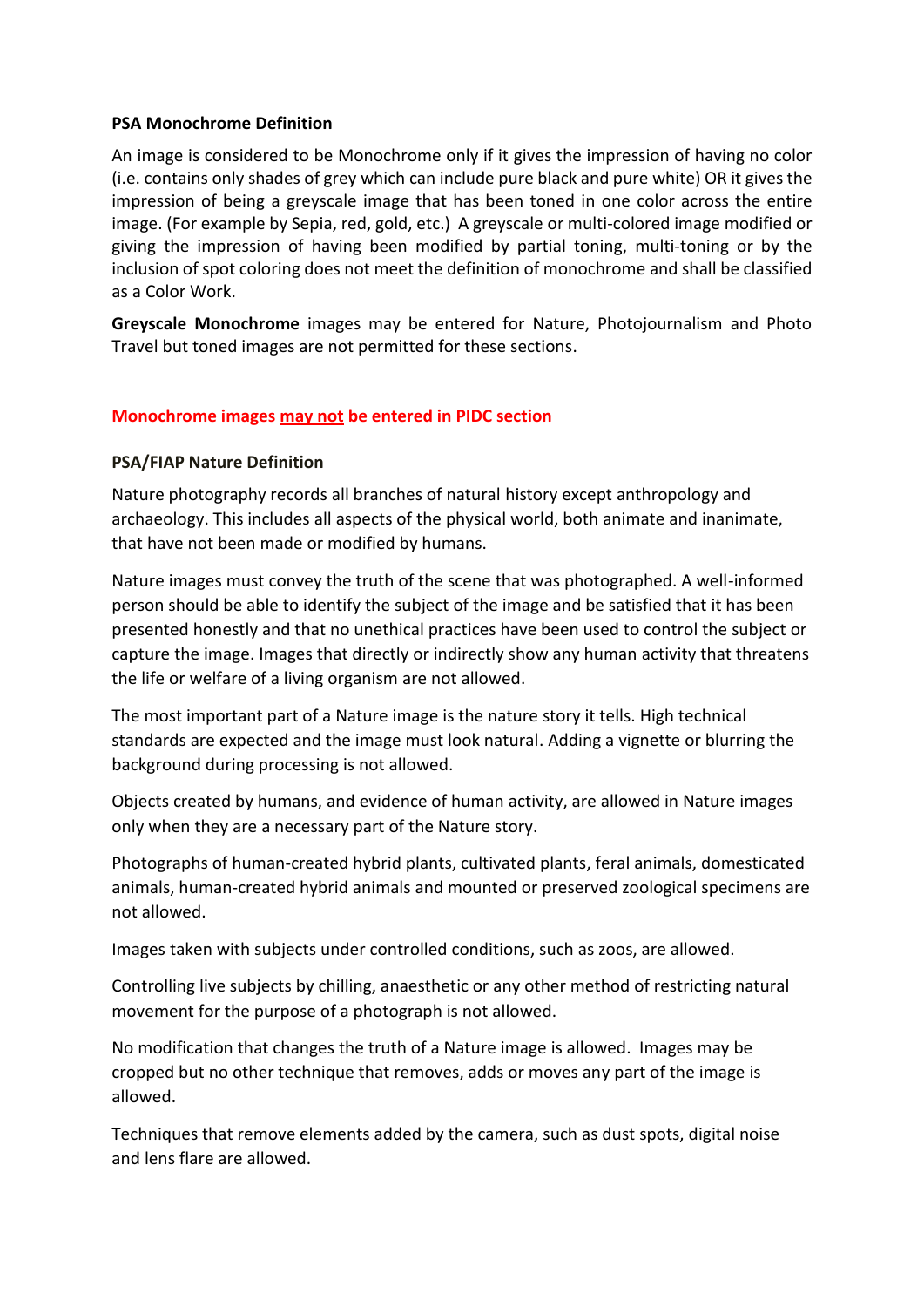Complete conversion of colour images to greyscale monochrome is allowed. Partial conversion, toning and infrared captures or conversions are not allowed.

Images of the same subject that are combined in-camera or with software by focus stacking or exposure blending are allowed. Multiple images with overlapping fields of view that are taken consecutively and combined in-camera or with software (image stitching) are allowed.

*Attention is drawn to the PSA Statement on Subject Matter which applies to all sections*

# **Borders**

For the purpose of this exhibition any border added to a Nature digital file must be a single border of white or grey, no greater than 3 -5 pixels in width.

# **PSA Photo Travel Definition**

A Photo Travel image expresses the characteristic features or culture of a land as they are found naturally. There are no geographical limitations. Images from events or activities arranged specifically for photography, or of subjects directed or hired for photography are not permitted**.** Close up pictures of people or objects must include features that provide information about the location.

Techniques that add, relocate, replace or remove any element of the original image, except by cropping, are not permitted. The only allowable adjustments are removal of dust or digital noise, restoration of the appearance of the original scene, and complete conversion to greyscale monochrome. Other derivations, including infrared, are not permitted. All images must look natural.

*Attention is drawn to the PSA Statement on Subject Matter which applies to all sections*

#### **Vignettes and Borders**

For the purpose of this exhibition vignettes are not allowed in Photo Travel Digital images.

Any border added must be a single border of white or grey, no greater than 3 -5 pixels in width.

#### **PSA RULES**

#### **Breaches of Rules**

If, at any time, it is determined in the reasonable discretion of the exhibition organizer or the judges before, during, or after the judging of an exhibition that an entrant has submitted entries where one or more images may fail to comply with these Conditions of Entry, including the stated definitions, the exhibition organizers reserve the right to delete the entry from the exhibition and void any or all acceptances or awards in connection with the exhibition. Fees